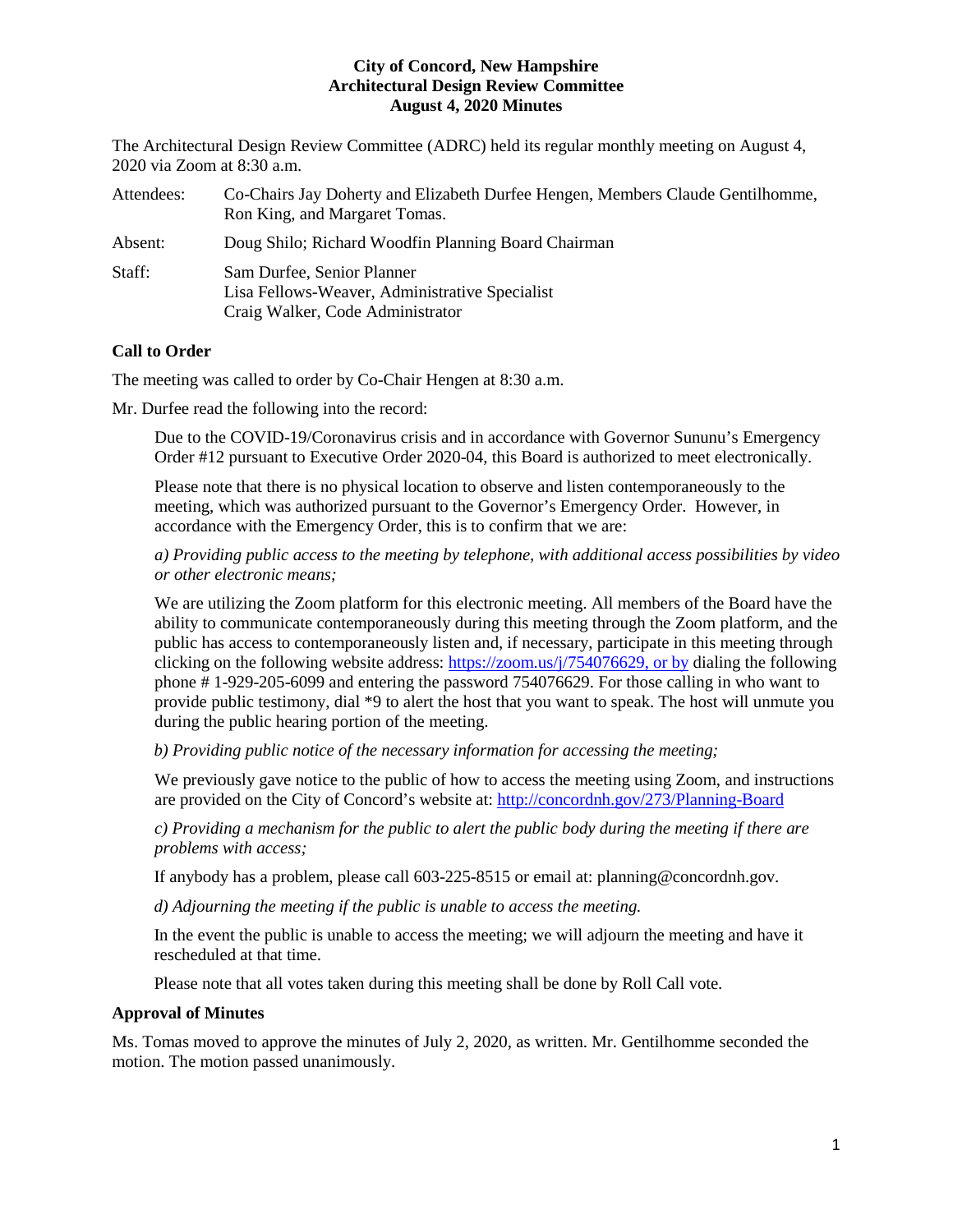## *Sign Applications*

1. Landmark Sign, on behalf of Genesis, requests ADR approval for the replacement of four monument signs at 227 Pleasant Street in the Institutional (IS) District.

Jason Moorehead from Landmark Design represented the application.

Mr. Moorehead stated that revisions were made to the signs based on the Committees recommendations from the July 7 meeting. Mr. Durfee noted that there are two separate lots. There are two separate signs on Pleasant Street as well as directional signs throughout the site.

Ms. Hengen commented that the revisions address the eligibility as well as provide clarification for directional vs location.

Mr. King made a motion, seconded by Mr. Doherty, to recommend approval of the proposed sign designs, as submitted.

Mr. Walker stated that the directional signs exceed the 4 sq. ft. requirement; they will need to be reduced or they need to obtain a variance. Mr. Durfee asked if the property could be classified as a campus as that may make a difference with the signage requirements. Mr. Walker replied he would look into this item further.

Mr. King amended the motion to include that the size of the directional signs conforms to the zoning requirements. Mr. Doherty seconded the amendment.

The motion passed with a roll call vote as follows:

- Ms. Hengen in favor Mr. Doherty – in favor Mr. King – in favor Ms. Tomas – in favor Mr. Gentilhomme – in favor
- 2. Sanel Napa requests ADR approval for the installation of two new internally illuminated wall sign, a new non-illuminated monument sign, and the relocation of an existing non-illuminated monument sign at 102 Old Turnpike Road in the Industrial (IN) District.

Max Tejada from the Sign Gallery represented the application.

Mr. Tejada reviewed the sign proposals explaining that the proposal is to replace one 13 foot side sign for the main entrance of the building and two monument signs, one for the employee entrance and the other noting the corporate office.

Mr. Doherty made a motion, seconded by Mr. King, to recommend approval of the proposed sign designs, as submitted.

The motion passed with a roll call vote as follows:

Ms. Hengen – in favor Mr. Doherty – in favor Mr. King – in favor Ms. Tomas – in favor Mr. Gentilhomme – in favor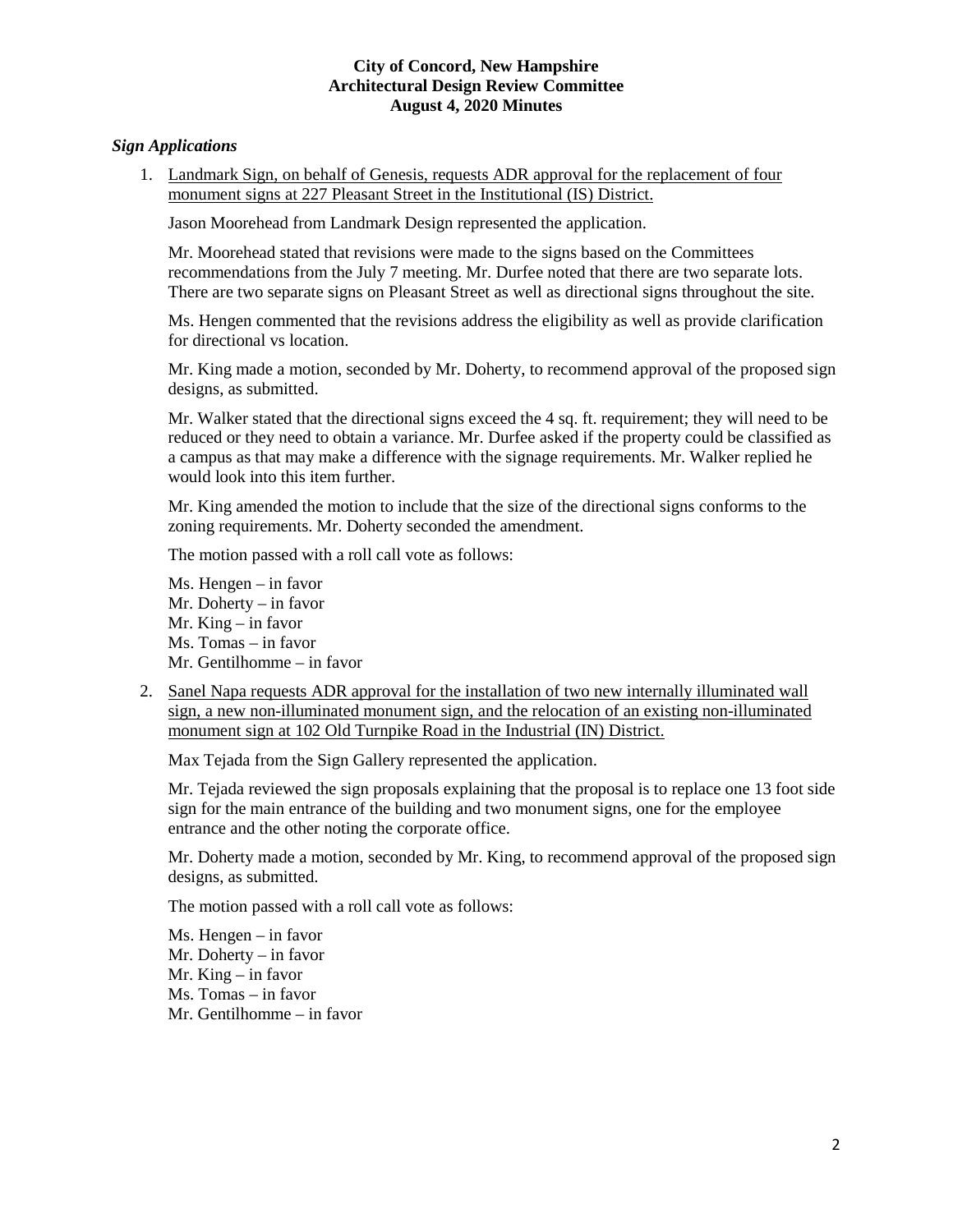3. Barlo Signs, on behalf of Shaheen & Gordon, requests ADR approval for the replacement of a non-illuminated wall sign at 107 Storrs Street in the Central Business Performance (CBP) District.

Brandon Currier represented this application.

Mr. Currier stated that the proposal is to replace the existing wall sign. The sign will be flat cut out acrylic letters painted white and flush mounted to the brick wall. The sign will not be illuminated.

A discussion was held about the proposed colors of the sign white and teal and the existing purple awning at the entrance. Mr. Currier stated that the existing monument sign has the white letters and a teal ampersand. Members commented that the white is overwhelming and stark. Additional discussion was held regarding the scale as proposed. Ms. Hengen stated that the sign appears to be over scaled and asked if the sign is facing Storrs Street. Mr. Currier replied yes and stated that they would like to keep the signage clean and match the existing colors. Ms. Hengen commented that the colors are not an issue; it is the excessive size as it appears to be rather high almost like a billboard. Mr. Walker stated that the letters are most likely superimposed onto a photograph; however, he agrees it is too large.

Mr. Walker asked if the Reprographics Printing business was still in operation at this location. If not, then the sign needs to be removed. Move to former tenant space discussion Brandon not exceed height of canopy of existing tenant sign canopy discussion is entrance Mr. Currier was not sure but would check into this issue. Ms. Hengen suggested that if the printing business no longer occupies space in the building, then the sign could be reduced and moved down to where the Reprographics sign is located.

Ms. Tomas suggested that the white of the sign be changed to match the white around the window sills of the building; it is subdued than what is shown.

Mr. Doherty asked if there was an alternative stacked design. Mr. Currier replied that he was not sure and would check to see if there is a stacked sign option. Mr. Doherty commented that he is okay with the proposal and added that other items may be more of a compromise than what they applicant may want to do. Mr. Gentilhomme stated that he supports the proposal with the name being all on one line; however, the letters could be smaller. Mr. Doherty stated that he is okay with the location and height as proposed. Mr. Gentilhomme and Ms. Tomas agreed.

Mr. Gentilhomme made a motion, seconded by Mr. Doherty, to recommend approval of the proposed sign designs, as submitted, with the following recommendations:

- 1. The sign letters be the same shade as the white of the existing window sills that are above the sign;
- 2. The sign be reduced by 25%;
- 3. The sign be centered in the elevation of the building; and
- 4. If the sign is relocated to the first floor, than the sign top align with the existing canopy that is located around the corner.

The motion passed with a roll call vote as follows:

Ms. Hengen – in favor Mr. Doherty – in favor Mr. King – in favor Ms. Tomas – in favor Mr. Gentilhomme – in favor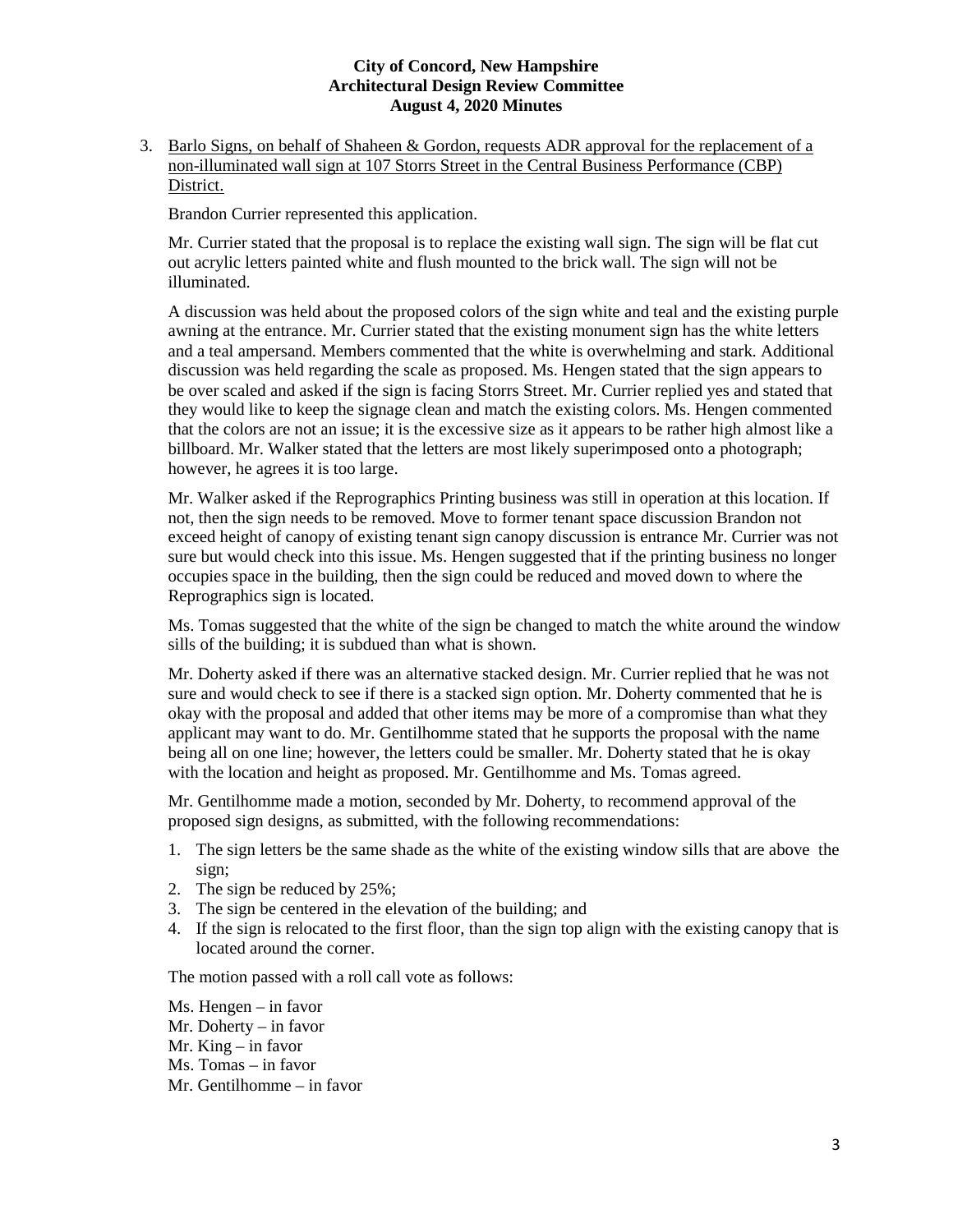4. Neopco Signs, on behalf Penumbra, requests ADR approval for the installation of two new, nonilluminated wall signs at 10 N. State Street, in the Central Businesses Performance (CBP) District.

Glen Shadlick of Neopco Signs represented the application.

Mr. Shadlick explained that the proposed signs will be installed in the same location as the existing signs and they are the same square footage. Ms. Tomas asked if the color of the signs is intended to match the color of the building. Mr. Shadlick stated that the signs are within the same shade as the building.

Mr. King made a motion, seconded by Mr. Doherty, to recommend approval of the proposed sign designs, as submitted.

The motion passed with a roll call vote as follows:

Ms. Hengen – in favor Mr. Doherty – in favor Mr. King – in favor Ms. Tomas – in favor Mr. Gentilhomme – in favor

5. CVS Pharmacy requests ADR approval for the installation of two new internally illuminated wall signs, the replacement of two internally illuminated and one non-illuminated wall signs, and the replacement of an internally illuminated freestanding sign at 4 Hall Street in the Gateway Performance (GWP) District.

Gary McCoy represented the application

Mr. McCoy explained the proposal is a rebranding of CVS stores to include a modification of the CVS logo and adding a heart to the emblem. In addition, the clinics, within the stores, are rebranding to a Health HUB. Two signs are proposed for each elevation. The signage is being reduced on each elevation and the components are being separated. All lettering will remain as internally illuminated channel letters.

A discussion was held regarding the HUB on the brick. Mr. McCoy explained that this is a hierarchy of the placement of the signs. The HUB is furthest from the door. He mentioned that it may appropriate to move this portion of the sign to the right and relocate it to the manila band.

Mr. McCoy stated that the three signs on the canopy will all be replaced. The signage will also be reduced. He noted that the also plan to reface the existing pylon. The interchangeable letter sign will be omitted. There will be two permanent signs added and no additional changes or increase to the sizes.

Mr. Doherty referred to the freestanding sign and suggested the white panel be blacked out on to allow only the red to be seen at night. He added that overall he feels the proposals are an improvement. Other members agreed.

Mr. Doherty made a motion, seconded by Mr. King, to recommend approval of the proposed sign designs, as submitted, with the following recommendations:

- 1. The white panel of the free standing replacement sign to be opaque so the red letters are shown up at night; and
- 2. The Water Street signage, the Heath HUB be relocated to the manila panel between the two decorative elements and off of the brick.

The motion passed with a roll call vote as follows: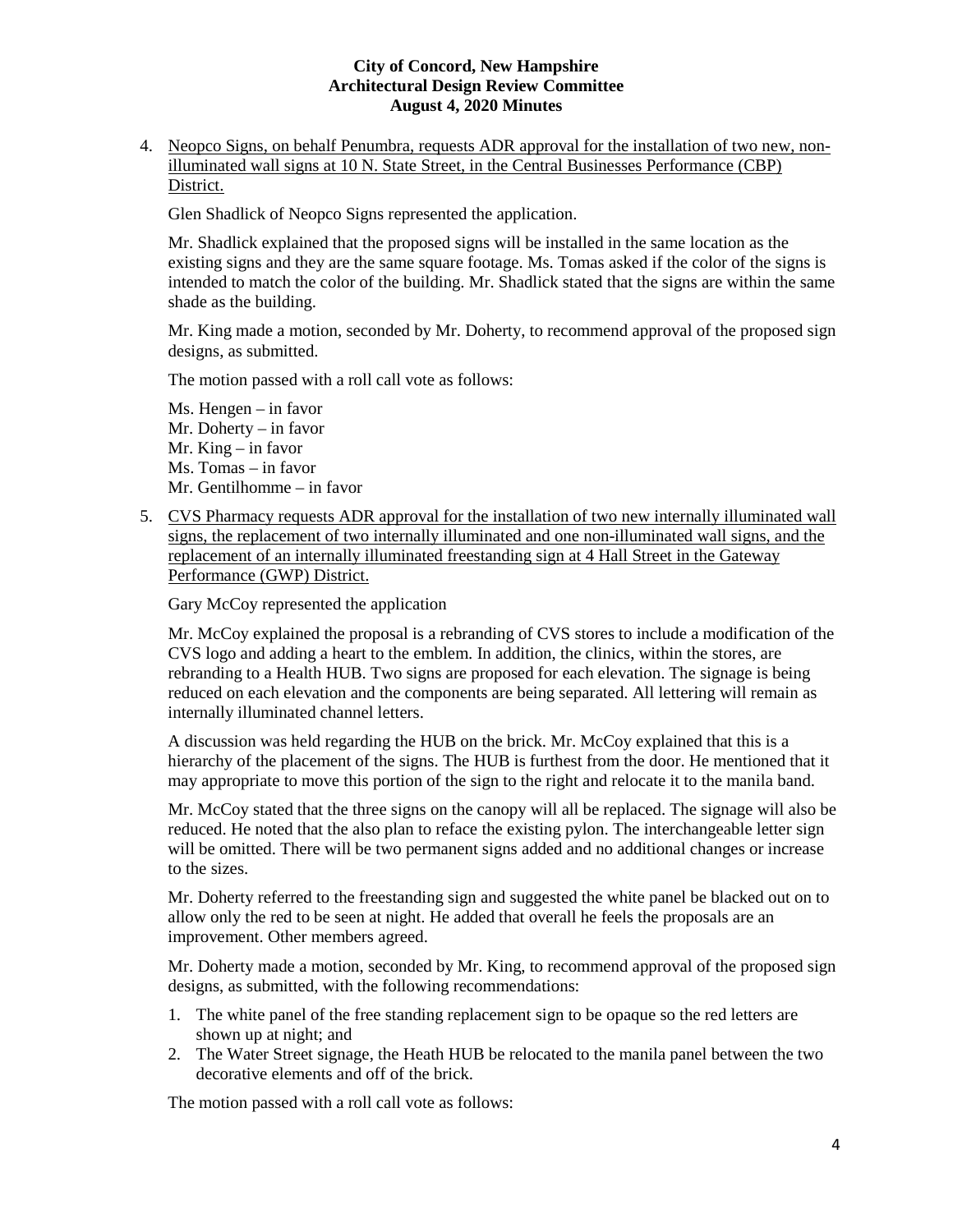Ms. Hengen – in favor Mr. Doherty – in favor Mr. King – in favor Ms. Tomas – in favor Mr. Gentilhomme – in favor

6. Advantage Signs, on behalf of 58 NSS Property LLC, requests ADR approval for the replacement of a freestanding sign at 58 N. State Street in the Civic Performance (CVP) District.

Josh Messinger of Advantage Signs represented the application.

Mr. Messinger stated that the proposal is to replace a sign and add panels for future tenants. Granite posts will be added.

Mr. King made a motion, seconded by Mr. Doherty, to recommend approval of the proposed sign designs, as submitted.

Mr. Walker stated that the front posts will need to be moved back five feet from the property line. He added that he believes that there is adequate space to do this. Mr. Messinger will check out the site and move the feet if it can be accomplished.

Mr. King amended the motion, seconded by Mr. Doherty, to include that the sign location must conform to all zoning requirements.

The motion passed with a roll call vote as follows:

Ms. Hengen – in favor Mr. Doherty – in favor Mr. King – in favor Ms. Tomas – in favor Mr. Gentilhomme – in favor

7. Col's Kitchen requests ADR approval for the installation of a new externally illuminated projecting sign at 55 S. Main Street in the Central Business Performance (CBP) District.

No one was present for this application.

Mr. Durfee gave a brief overview explaining that a new business will be residing at this location and the proposed sign is being placed in the same location as the former business.

Mr. Doherty made a motion, seconded by Mr. King, to recommend approval of the proposed sign design, as submitted.

The motion passed with a roll call vote as follows:

Ms. Hengen – in favor Mr. Doherty – in favor Mr. King – in favor Ms. Tomas – in favor Mr. Gentilhomme – in favor

8. Granite State Credit Union requests ADR approval for the replacement of a non-illuminated wall sign and a non-illuminated freestanding sign at 311 Sheep Davis Road in the Gateway Performance (GWP) District.

Jason Gagnon represented the application.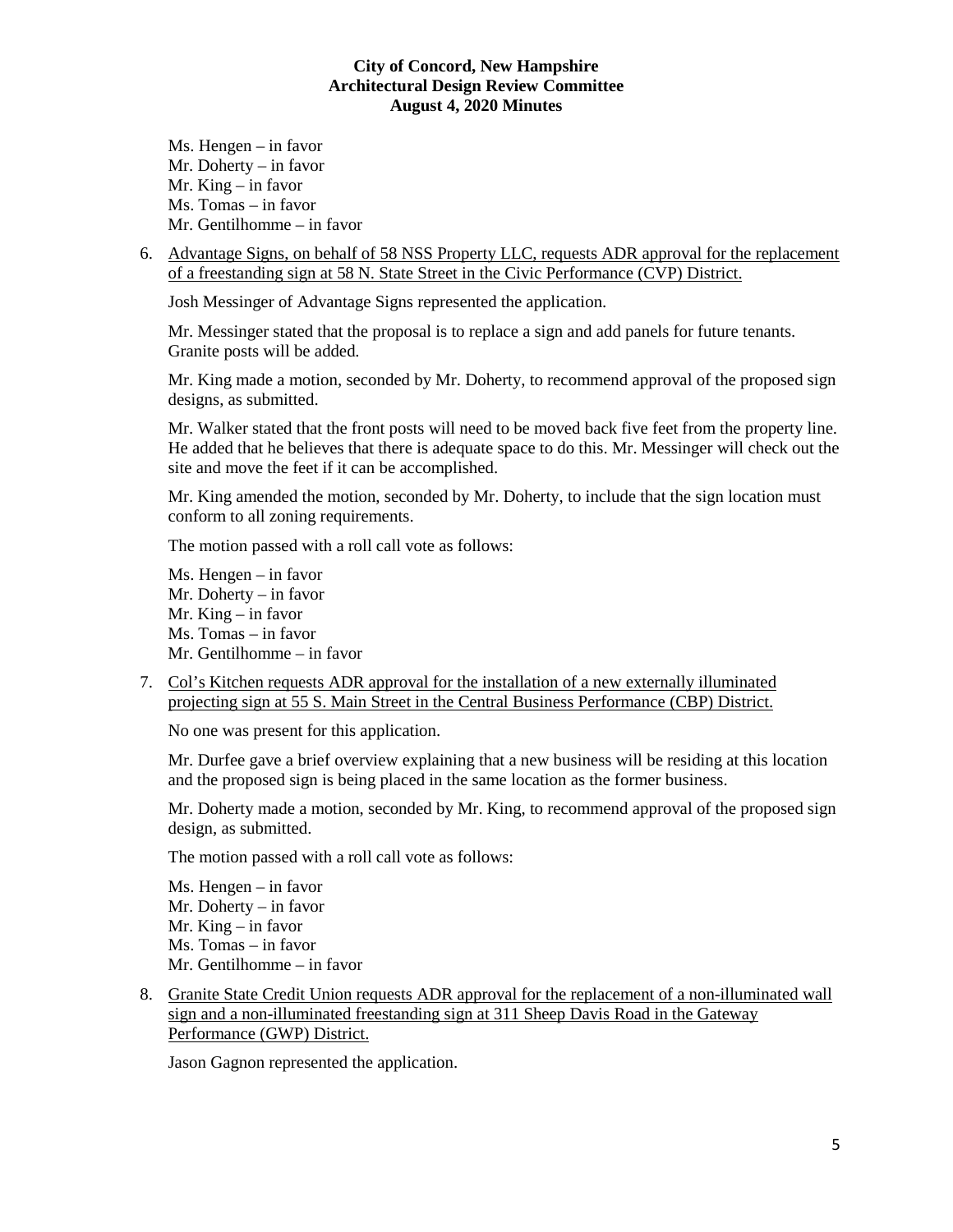Mr. Gagnon stated that the proposal is to replace the existing wall sign above the entrance as well as the free standing.

A discussion was held relative to the text size on the wall sign. It was noted that the width of the wall sign could be increased to fill the entire space above the door. Mr. Gagnon stated that he believes that the sign will fill that space. He added that the letters are raised, acrylic letters and are mounted to the background. He stated that the wall sign in not illuminated. Ms. Hengen commented that the proposed sign is a much cleaner design.

Mr. Doherty asked if the pylon sign will be illuminated. Mr. Gagnon replied yes. Mr. Doherty suggested that the white panel of the free standing be opaque.

Mr. Gentilhomme made a motion, seconded by Mr. Doherty, to recommend approval of the proposed sign design, as submitted, with the recommendation that the white panel of the free standing sign be opaque; however, the white in the graphics may remain, as presented.

The motion passed with a roll call vote as follows:

Ms. Hengen – in favor Mr. Doherty – in favor Mr. King – in favor Ms. Tomas – in favor Mr. Gentilhomme – in favor

## *Building Permits in Performance Districts*

1. Phenix Livery LLC, on behalf of Concord Craft, requests ADR approval for the construction of an outdoor patio at 117 Storrs Street in the Central Performance Business (CBD) District.

Mr. Durfee stated that the applicant requested to be continued to the September meeting.

2. Sheldon Pennoyer, on behalf of Remi Hinxhia, requests ADR approval for the construction of a rooftop terrace for outdoor dining at 60 Pleasant Street in the Civic Performance (CVP) District.

Sheldon Pennoyer and Remi Hinxhia represented the application.

Mr. Pennoyer gave an overview of the proposal to add a roof top dining space to the existing restaurant for outdoor seating. He stated that the building façade is currently constructed of split face masonry block. Stair access is proposed from the current interior restaurant. The proposed stair doghouse was noted to be corrugated galvanized steel, which will fit in with the design of the existing structure. A guard rail was shown with vertical balusters. Umbrellas and trellises were mentioned to use for shading the serving areas and the customers at the tables. Planters were also proposed.

A discussion was held regarding the proposed color scheme. Mr. Gentilhomme suggested painting the existing white trim to match the color of the corrugated metal and suggested to replace the awnings. Further discussion ensued with regards to the exterior of the building and the doghouse. Mr. Pennoyer suggested tying the trellises into the top of the dog house and exceed over the roof as this may reduce some staining.

Mr. Hinxhia stated that he would not have a problem removing the awnings. He noted that the neighboring business would be also planning to do some sign renovations. Members suggested that Mr. Hinxhia work to unify the building facades and distinctions of the two businesses.

Mr. Gentilhomme made a motion, seconded by Mr. Doherty, to recommend approval of the proposed design, as submitted, with the following recommendations: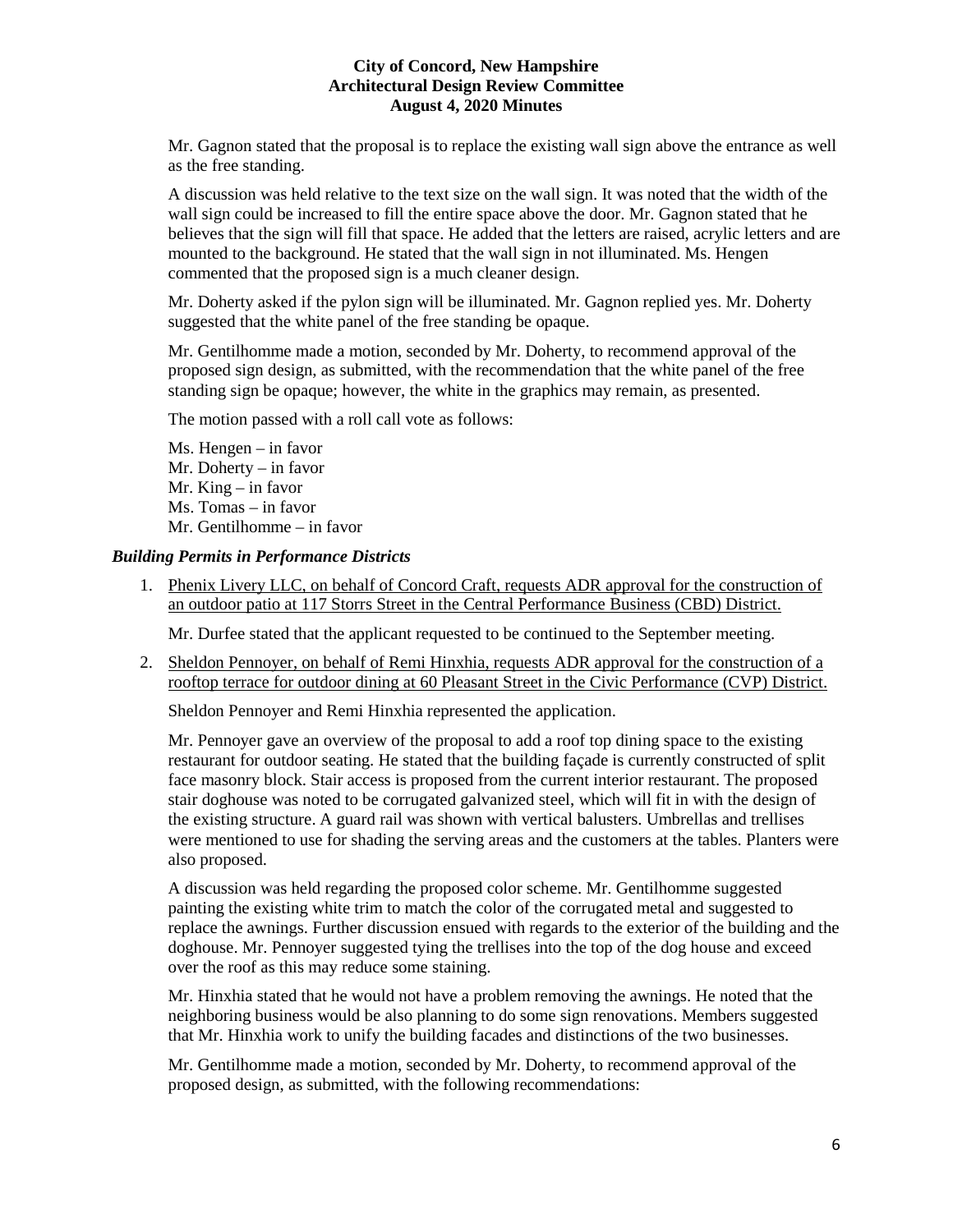- 1. Extend the trellis over the doghouse to unify the two elements of buildings;
- 2. Reduce the number of windows in the east elevation and set them in a downward pattern so that they are not parallel to the stairs;
- 3. Paint all of the white on the building to match the galvanized metal siding and the railings; and,
- 4. The existing awnings be removed and maybe replaced with a more contemporary or more appropriate style.

The motion passed with a roll call vote as follows:

Ms. Hengen – in favor Mr. Doherty – in favor Mr. King – in favor Ms. Tomas – in favor Mr. Gentilhomme – in favor

## *Major Site Plan/Subdivision Applications*

1. Dan O'Brien Kia requests ADR approval for a façade renovation at 158 Manchester Street in the Highway Commercial (CH) District.

Joe Gaukstern, of Northpoint Construction Management, represented the application.

Mr. Gaukstern stated that the proposal is to remove the existing storefront and roof of the showroom on the front of the building and reconstruct it in the exact same footprint, as prescribed by KIA Motors. This will be a new steel structure, storefront showroom and ACM panel facade. The existing service bays will be reworked with new overhead doors. The storefront will be white and gray with black awnings. New lettering will be red. There are no changes proposed to the signage, at this time.

Mr. King made a motion, seconded by Mr. Doherty, to recommend approval of the proposed design, as submitted.

The motion passed with a roll call vote as follows:

Ms. Hengen – in favor Mr. Doherty – in favor Mr. King – in favor Ms. Tomas – in favor Mr. Gentilhomme – in favor

2. TF Moran, on behalf of Interchange Development, requests ADR consideration for phase 1 of a multi-phase development at Whitey Road in the Gateway Performance (GWP) District.

Representing this application was David & Laurie Rauseo, Jason Hill from TFMoran, and Eric Brown, architect from Prellwitz Chilinski Associates (PCA).

Ms. Tomas recused herself from this application.

Mr. Hill gave an overview of the site plan and the layout of the development for an 80,000 square foot supermarket, a retail space, and liquor store. Mr. Brown provided an overview of the proposed building designs, including building materials and color patterns.

The Committee provided non-binding comments on the proposed site layout and architectural elevations for the grocery store and liquor store. Members commented that the pedestrian connectivity and the circulation is an important element of the site design and therefore, should be worked out further. One recommendation was to make the landscaped endcap separating the